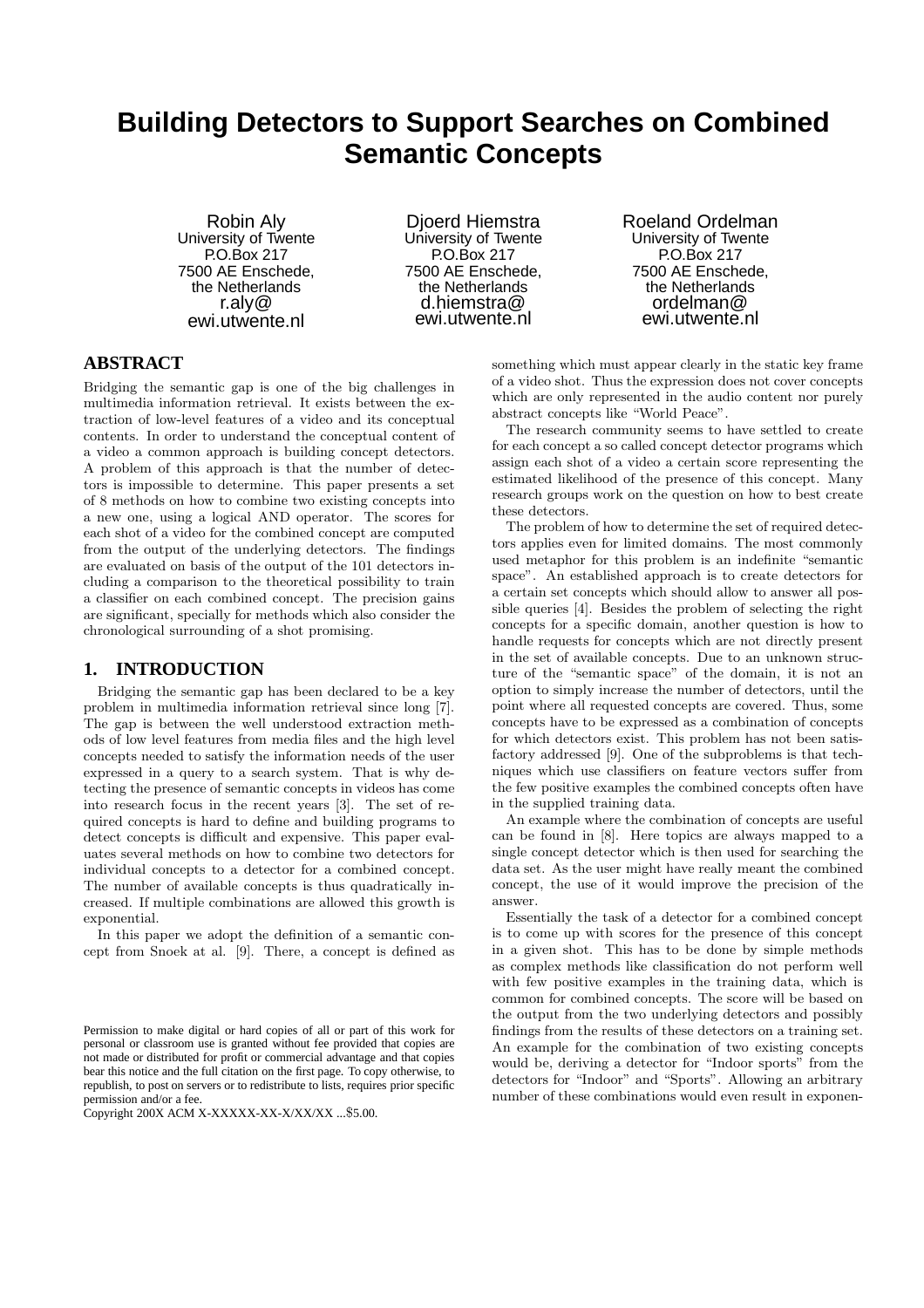tial growth of the number of available concept detectors. A combination of three concepts could for example be "indoor sports referee".

The rest of this paper is structured as follows: In Section 2 we present work which has been done on concept detection and on searching on the resulting data. The following Section 3 describes the proposed methods in detail. Section 4 describe the experiments which have been carried out together with a interpretation of the results. The paper ends with a proposal for future work and a conclusion in Section 5.

## **2. RELATED WORK**

A lot of work on concept detection has been done in the context of the TRECVID Workshop [6]. There the expression "high-level feature" is used, which is treated as a synonym for the expression semantic concept, which is used here. A task for the participants is to come up with algorithms which compute a sequence of shots ordered by their likelihood to contain a certain concept. For each concept out of a predefined set the participants have to return a list of shots each attributed with a score whether this concept appears in each shot. The different search tasks could then use the output to improve their search performance.

The LSCOM workshop aims to build two sets of concept lexicons. A lexicon is defined as a set of concepts together with a short description of the shots which should qualify to the concept and truth judgment for each concept on each shot. The two lexicons are a light- and a large scale concept ontology. The LSCOM light ontology [4] consists of truth judgments for 39 concepts. Whereas the full LSCOM test environment [2] comprises nearly 1000 concepts of which 317 are already annotated.

There have been several approaches on building detector for a single concept. Among them are rule based schemes, Bayesian classifiers, neural network classification, Gaussian mixture models, finite state machines, support vector machines and hidden Markov models. Snoek et al. give a good overview of these methods in [11]. Most of these methods are classifiers algorithms which are commonly only used to put items in different classes, in this case "is present" or "not". In an information retrieval setting it is desirable to know which shot, out of two, is the more likely to contain a certain concept. With this criteria it is possible to create a ranking of a set of shots. Thus it is a strong requirement that the classifiers are also able to return some kind of score for each shot with which they can be compared. There is evidence that using a SVM classifier gives the best results and is most flexible in its application [10] [13].

The area of multi-concept relationships is related to the presented approach of creating detectors for combined concepts. The idea behind the multi-concept relationships is to let the scoring process for a semantic concept be influenced by the relationship with other related semantic concepts, for example the likelihood of observing the concept "bus" is less likely when also observing a "indoor" setting with a high score. Rong Yan gives a good overview of the available techniques to do this in [13]. The link between the two methods is that the multi-concept relationship approach tries to improve detectors by considering the presence of related concepts and the presented approach creates new concepts. Thus both considering multiple concepts.

The MediaMill Group [9] evaluated several ways of com-

bining "low-level" features, namely associated text and colorhistograms, into high-level concept detectors. Each strategy is based on a vector of certain low-level features. The detector is a SVM model [12] which gets trained on designated training data in order to accurately assign scores to shots from other data sources. The evaluated methods differ in what the vectors, used for training and estimation, consist of. The following variations have been researched in the their experiments: experiment 1) consider only video features, experiment 2) only take text features from automatic speed recognition into account, experiment 3) use both kinds of low-level features (early fusion), experiment 4) combine the output of 1) and 2) (late fusion) and finally 5) combining the output of methods 1-4. For TRECVID 2005 they trained and evaluated 101 concept detectors on approximately 30,000 shots. On average method 1) was performing the best on the TRECVID dataset. That means the textual features were less beneficial. The reason for this were not explicitly researched.

## **3. COMBINATION METHODS**

This section describes the proposed methods to combine two detectors into a detector for a combined concept. Only the combination by a logical "AND" (i.e.  $c_1$  AND  $c_2$ ) is considered here. This resembles the case that there have to be two concepts present at the same time. Studies on cases like  $c_1$  AND NOT  $c_2$  are planned for the future.

It is required to be able to calculate the scores for the shots in an online fashion. The reason for this is the big number of shots and large number of concepts in a realistic scenario - making it impossible to keep all scores stored on disk, due to the exponential growth in number of the combinations.

The rest of the section is structured as follows: To lay a good formal foundation Subsection 3.1 defines a number of important terms. Afterwards, in Subsection 3.2, the proposed combination methods are defined and discussed.

## **3.1 Basic Definitions**

In the following the most important terms for the problem of building a combined concept are formally defined. This should help reason about and defining the methods presented later.

**Def 1 (Video)** A Video  $v$  is a combination of a stream of pictures and optionally sound. V is the set of videos on which the concept detection should be done. Formally:  $V =$  $\{v_1, ..., v_m\}.$ 

Def 2 (Shot) A shot is a sequence of pictures of a video being recorded in one go by a camera.  $s_{i,j}$  stands for the jth shot of video  $v_i$ . Following notation is used:

Number of shots Function ns() returns the number of shots contained by video v. Thus  $ns(v) \Rightarrow N$  where  $v \in V$ .

Shots of a video  $S_i$  is the temporal ordered sequence of all shots of video  $v_i$ .  $S_i = [s_{i,1}, ..., s_{i,ns(v_i)}]$ 

All shots  $S$  is the set of all shots from all videos. Formally defined this reads as:  $S = \bigcup_{i=1}^{m} \{s_{i,1}, ..., s_{i,ns(v_i)}\}$ 

**Def 3 (Set of Concepts)** The set of concepts  $C =$  $\{c_1, ..., c_n\}$  is the set of semantic concepts which a system has appropriate detectors for.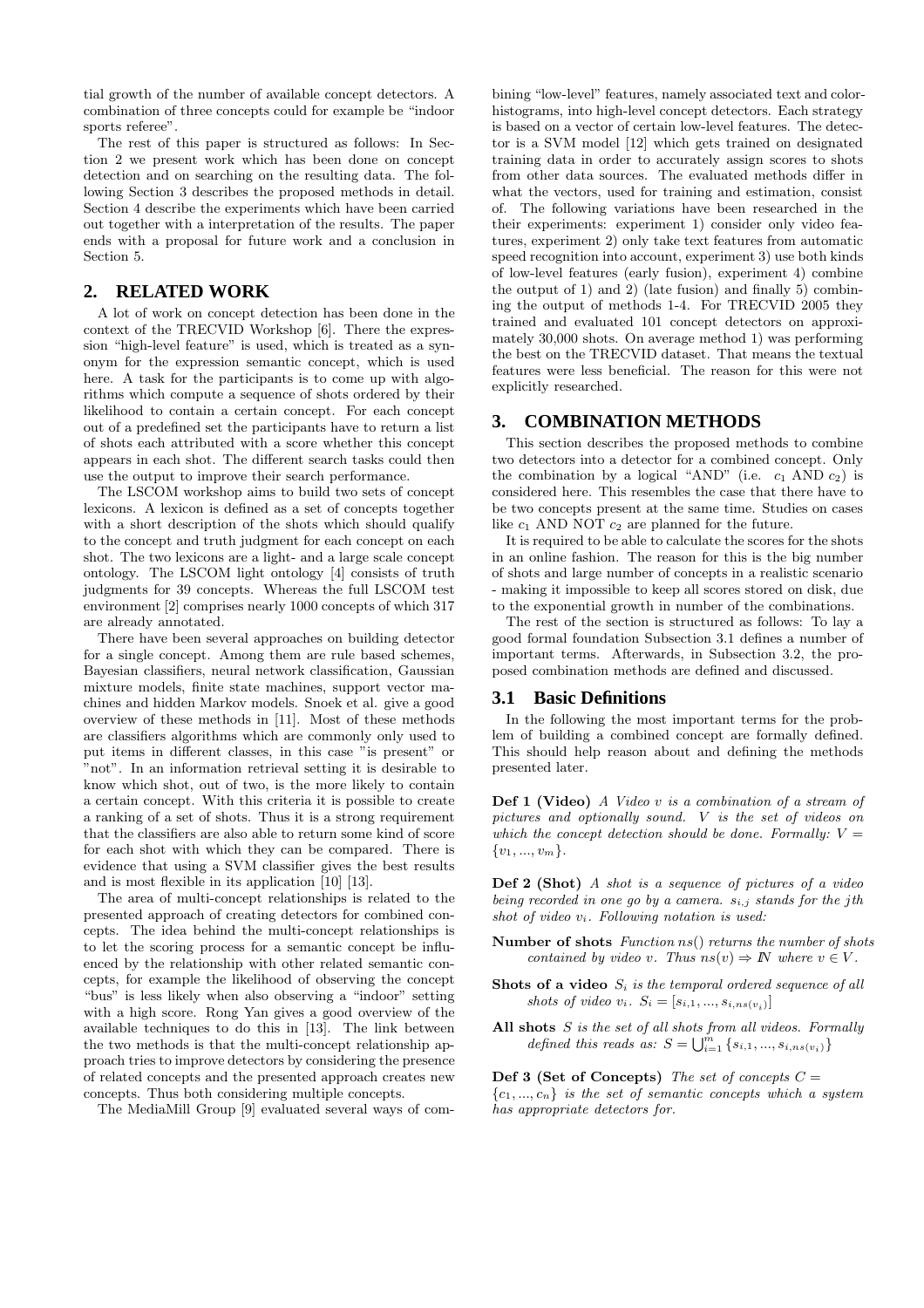Def 4 (Rankingfunction) A ranking function r calculates real number, a score, for a shot s. The score symbolizes the likelihood that in shot s a certain concept c is present. For convenience here  $r_i(s)$  with  $s \in S$  is used which means  $r(c_i, s)$  with  $c_i \in C$  and  $s \in S$ . Formally:  $r(c, s) \Rightarrow \mathbb{R}$  with  $c \in C$  and  $s \in S$ ;

As each of the two rankings for the individual concepts does not necessarily contain all shots. Again we define for each ranking function that does not define a score the to a shot this score to be 0.

#### **3.2 Proposed Methods**

In the following the methods for creating a ranking for a combined concept are described. The task is to find a ranking function for the combined concept  $c = c_k$  AND  $c_l$ in a way that it yields the highest precision given relevance judgments. For convenience a ranking function  $r$  for the above combined concepts c is written as  $r_{k,l}(s)$  which means  $r(c_k \text{ AND } c_l, s)$ . All the following methods require that the score of both detectors for a individual shot have to be efficiently accessible if the score of this shot should be computed.

#### *Add.*

The add rankingfunction simply adds the scores of the base ranking functions together. This way shots get favored which have a high rank for both concepts.

$$
add_{k,l}(s_{i,j}) = r_k(s_{i,j}) + r_l(s_{i,j})
$$

#### *Multiply (mult).*

The mult rankingfunction multiplies the ranking values, thus assuming the independence between the occurrences of both concepts.

$$
mult_{k,l}(s_{i,j}) = r_k(s_{i,j})r_l(s_{i,j})
$$

#### *Combine weighted (cbw).*

The combine weighted method uses the average precision of the underlying detectors on the training data as weighting factors for each score (here  $ap(c)$ .

$$
cbw_{k,l}(s_{i,j}) = \frac{ap(k)r_k(s_{i,j}) + ap(l)r'_l(s_{i,j})}{ap(k) + ap(l)}
$$

#### *Neighbor functions.*

The family of Neighbor methods do not only consider both scores of the shot in question but also the scores from the shots chronological before and after the shot. The neighborhood nh is the number of shots to consider before and after the actual shot. This method is based on the assumption that a shot is more likely about "indoor sports" if the surrounding shots also have a higher score. A reason for this might be that a concept might be presented in a unusual form in the current shot, not allowing the concept detector to recognize it properly in this shot. If the concept is detected in the adjacent shots the probability that it was present in the current shot is considered high. For this family of combination methods it is required that the previous and next shots of a certain base shot can be accessed efficiently. Once the output of the two detectors can be accessed by video and chronological sorted shots, an efficient algorithm using a sliding window of length  $(2nh) + 2$ to calculate the combined score exists.

#### *Neighbor left (nl).*

The Neighbor left method considers the score for  $s_i$  and multiplies it with the summed score of the neighboring shots of  $s_i$ .

$$
nl_{k,l}(s_{i,j}) = r_k(s_{i,j}) \sum_{m = max(j - nh, 0)}^{min(j + nh, ns(v_i))} r_l(s_{i,m})
$$

The following diagram should visualize the working. Mathematically the score can be calculated as follows  $nh = 2$ :  $r(s_2) = in(s_2)(\sum_{i=0}^4 s_i);$ 

Detectors



#### *Neighbor right (nr).*

Neighbor right does the equivalent to the Neighbor left method.

$$
nr_{k,l}(s_{i,j}) = r_l(s_{i,j}) \sum_{m = max(j - nh, 0)}^{min(j + nh, n s(v_i))} r_k(s_{i,m})
$$

#### *Neighbor (n).*

The general Neighbor method combines the both single sided Neighbor methods by averaging Neighbor left and Neighbor right.

$$
n_{k,l}(s_{i,j}) = \frac{(nl_{k,l,nh}(s_{i,j}) + nr_{k,l,nh}(s_{i,j}))}{2}
$$

#### *Neighbor Multiply (nm).*

Neighbor Multiply multiplies instead of adding the both components of the combination together. The rational behind this is to get a more robust ranking. That means in case a detector sometimes recognizes something wrong there is still the hope that the other might successful do it's job.

$$
nm_{k,l}(s_{i,j}) = nl_{k,l,nh}(s_{i,j}) * nr_{k,l,nh}(s_{i,j})
$$

#### *Neighbor Weighted (nw).*

The Neighbor Weighted method is equal to the Neighbor method only that it does the weighting of both parts of the Neighbor function by the average precision the source detector had on the training data with the same meaning of  $ap()$  as in add.

$$
nw_{k,l}(s_{i,j}) = \frac{ap(k)nl_{k,l,nh}(s_{i,j}) + ap(l)nr_{k,l,nh}(s_{i,j})}{ap(k) + ap(l)}
$$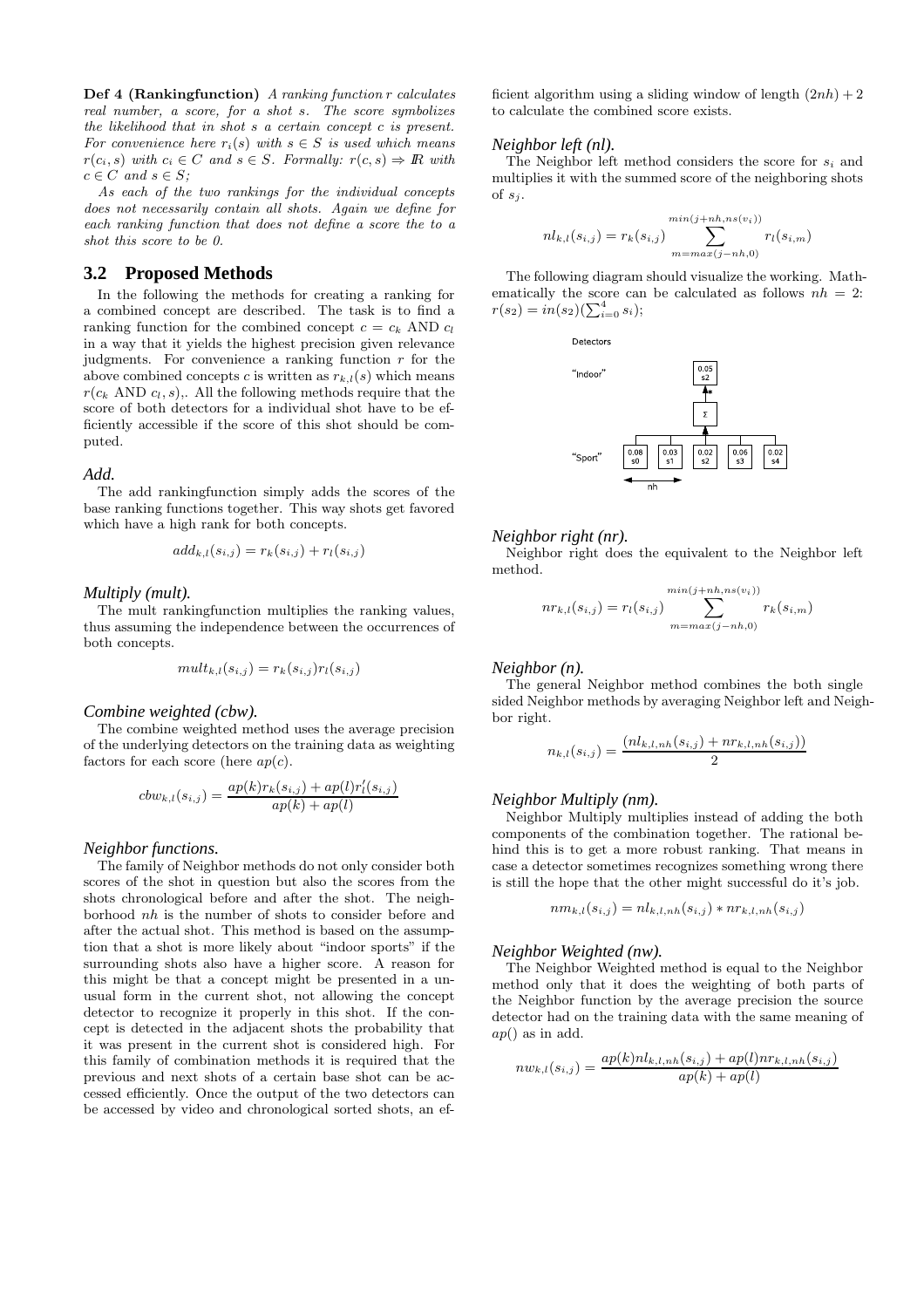## **4. EXPERIMENTS**

This section presents the experiments, which were done to evaluate the presented methods. All the experiments were based on the MediaMill data [9] which provides truth judgments, features for each shot and scores for both a train and a test dataset. For the proposed methods only the scores and truth judgments from the training set were used to help creating the scoring for the combined concept on the test data..

The needed relevance judgments to evaluate the performance of a combined concept detector is derived from the judgments of the underlying concepts  $c_i$  and  $c_j$ . It can be computed from the judgments for  $c_i$  and  $c_j$  using the logical "AND" operator. That means the concept  $c = (c_i \text{ AND } c_i)$ is only present if  $c_i$  and  $c_j$  are present.

The models for the single concept detectors are trained using training data. The evaluation of the methods was done purely on the test data. The cbw and nw methods and the built SVM used the training data for the calculation of the average precision or to train a model, in case of the SVM.

Besides self created scripts which automated the execution of the experiments, we used two software packages: The software libsvm version 2.83 [1] was used for support vector classification. It is important to note that the software needs specifically to be told to produce probabilities for the single classes. The second package was trec eval version 8.1 [5]. This package was used to produce the various quality parameters used in the evaluation.

In both experiments all Neighbor methods were using a neighborhood constant  $nh = 5$ . Runs on train data confirmed that this was a good value to use since it increased the average precision and was still computational cheap enough to use it on big datasets.

From the theoretical  $\frac{101*(101-1)}{2} = 5050$  possible combined concepts 443 were selected as possible combinations. The reason for this selection was that the other concepts had either in the training or test dataset less than 30 positive examples. This few positive examples would introduce too much randomness in the precision calculations.

Two separate experiments were performed, which are described in the following sections. Afterwards in Subsection 4.1 a experiment run is described which compares the presented combination methods against each other and a preliminary baseline. Subsection 4.2 presents the results on comparing the best of the previous evaluated combination methods with the theoretical reasonable but practically infeasible possibility of building a SVM classifier for the combined concept.

## **4.1 Experiment 1: Method Comparison**

The first experiment considered the performance of the available 443 combined concepts. The aim of this experiment was to compare the proposed methods among themselves and against a baseline on the test data. As a baseline the average of both single concept detectors was used ('single'). As a quality measure the mean average precision of all the produced rankings of a method was chosen. The left and right alternative of the Neighbor methods were left out, because it was not expected that they would have better performance than the other methods of this class. The experiment was conducted the examination for the base experiments 1 to 4 see Section 2.

An overview of the results of this experiment is shown in Table 1. One can see that in all cases the proposed methods are better than the baseline of a single detector. The finding from [9], that the usage of detectors considering only visual features (experiment 1), can also found in the combined concept detectors. It is expected that this means that better performing input detectors also yield better combined detectors. From the two basic combination methods, add and mult, the later performs better in all experiments. The reason is probably that it gives a more stable scoring for varying precision of the input detectors. An explanation for this can be that the probabilities from underlying detectors are independent. The cbw method improved the add method in experiment 2 by 2.3% and worsens it in experiment 2. Otherwise it stays the same. Thus it is not clear whether it helps boosting the performance of it base method. The Neighbor methods n,nm and nw all perform nearly identical. The multiplying version nm slightly performs better on the visual only experiment 1 and worse on the text only experiment 2. This phenomenon is expected to be bound to the specific instances of the concepts and is not further investigated. Thus the Neighbor methods n, nm and nw are assumed to perform the same. The average gain compared to the base line was 7% absolute which corresponds to a relative improvement of 78%. A general improvement was also determined by a Student-t test with a significance level of 5%.

| method | ex1   | ex2   | ex3   | ex4   |
|--------|-------|-------|-------|-------|
| single | 0.093 | 0.050 | 0.088 | 0.088 |
| add    | 0.112 | 0.058 | 0.101 | 0.109 |
| mult   | 0.142 | 0.065 | 0.121 | 0.127 |
| cbw    | 0.135 | 0.056 | 0.101 | 0.109 |
| n      | 0.166 | 0.074 | 0.131 | 0.143 |
| nm     | 0.167 | 0.072 | 0.131 | 0.143 |
| nw     | 0.166 | 0.074 | 0.131 | 0.143 |

Table 1: Mean average precision of all 443 combined concepts of experiment one to four (ex1-4)

In Figure 1 the precision-recall graph for experiment 1 is shown. As the Neighbor methods nearly had the same performance only the first presented Neighbor method is drawn. This graph is supporting the previous statements. The plots show that the improvement of precision mainly originates from lower recalls levels. One can also see that the Neighbor methods are performing best over all recall levels. The precision-recall graphs from other base experiments do not reveal any other findings.

## **4.2 Experiment 2: SVM Classifier**

The second experiment was done to evaluate the theoretical alternative of creating classifiers for combined concepts online. This method is theoretical, as it is not possible to store and train all models for each combined concept thus the classifier need to be trained online, which is impractical. It was benchmarked against the best method from the previous experiment (n) and the use of the average of the single detectors 'single'. Due to the limitation of CPU-time resources only random samples of concept combinations were considered. The not available computer cluster and the tremendous optimization costs for the classifier models, resulted in a random sample of 20 concept combinations. For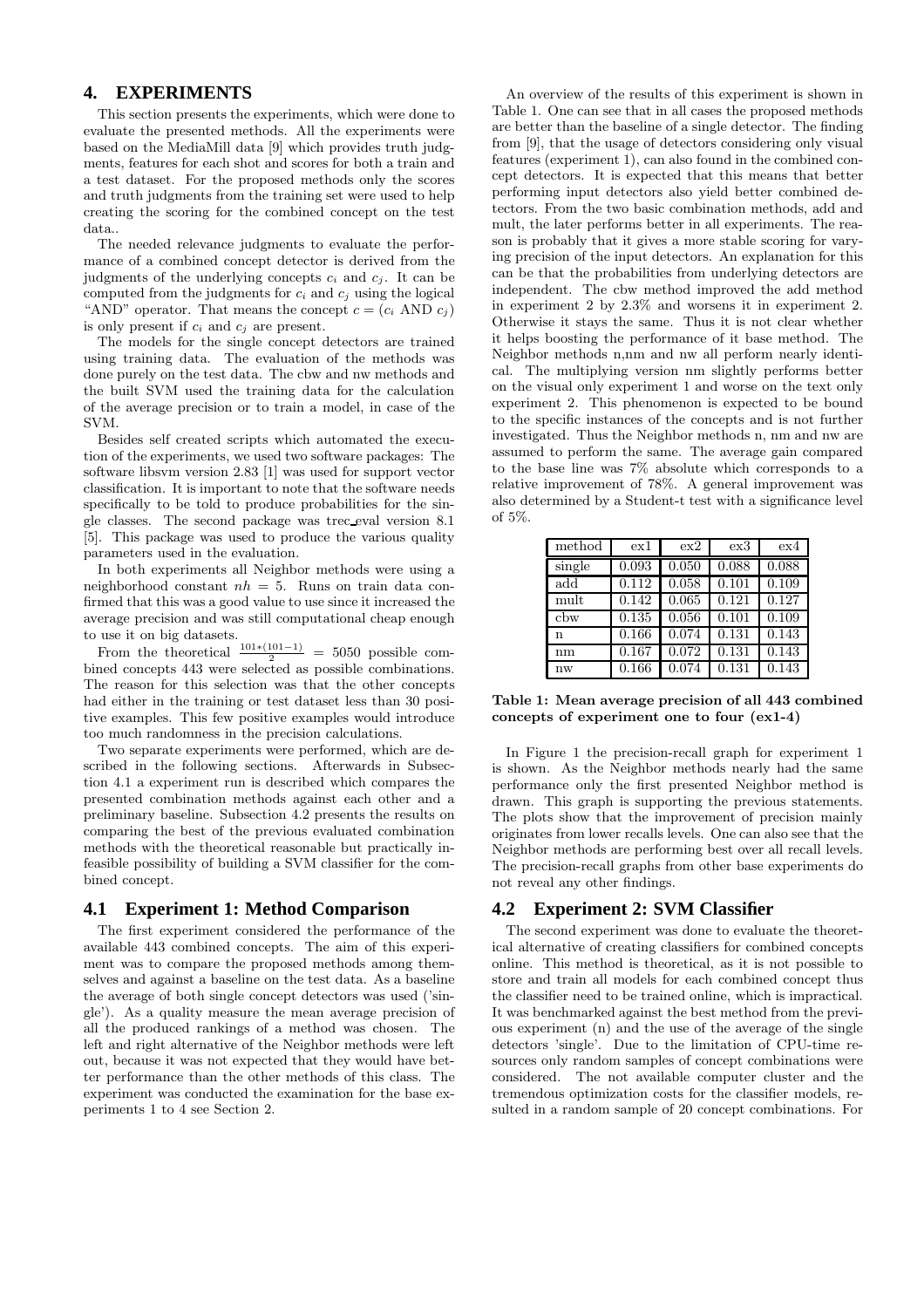Precision Recall Curve for experiment1



Figure 1: Precision recall curve for experiment 1

the same reason the experiment was also limited on the base data of experiment 4 from [9].

The input parameters for the SVMs were optimized as follows. The optimization's aim is not the classification accuracy but the precision of the produced ranking. This is important as the classification disregards position in a ranking and could therefore produce different results. The needed vector for the training and optimization was build from the two scores of both underlying detectors for concepts  $c_1$  and  $c_2$  associated with a certain shot. Thus  $x_{ss}^2$  =  $(r_1(s_i), r_2(s_i))$ . This resembles a kind of late fusion considering the detectors output as a trained output based on other features.

Following Snoek et al. the used parameters were not  $\gamma$ , a kernel parameter, an C, a penalty factor for the error term. Instead the weights of the positive  $(w+1)$  and negative  $(w-1)$ 1) examples. First all the input vectors were scaled to the range of [0..1]. Afterwards a coarse search in steps of three in the interval [0..100] was performed. Around the best point a fine search with step size 1 is done. The set of training vectors is then split in three. On two sets the model is build with the parameters to test. Afterwards a ranking from the third set of feature vectors is produced using the generated model. This is done for all three possible combinations. Then the produced rankings are concatenated, sorted by their estimated probability and tested for the precision. The parameter combination with the highest precision is used to train the final model.

In Table 2 the mean average precisions of the examined methods are shown. One can see clearly that the Neighbor method (n) performs the best. The SVM method is worse than the single method. The large number of combined concepts with only few positive examples, which are known to problematic for SVMs, could be a explanation. That is why the training on train data does not reflect on the execution on the test data. Figure 2 (a) shows the (average) precision recall curve for this experiment. This shows that the Neighbor method achieves higher precision in the range of lower recall levels. A reason for this could be that in this sample of combined concepts the correctly, highly scored shots lie chronological close to each other, thus increasing each other's score.

| method | ex4   |
|--------|-------|
| single | 0.155 |
| svm    | 0.068 |
|        | 0.208 |

Table 2: Mean average precision over all 20 combined concepts for experiment four

Figure 2 (b) shows a overview of the achieved precision of the combined concept detectors using the SVM and Neighbor method in relation to the number of positive examples in the training data. One can see that the Neighbor method always performs better than the SVM method. Specially in the regions with very few positive examples it is still able to deliver some precision.

## **5. CONCLUSION & FUTURE WORK**

This work presented nine methods on how to create a detector for a semantic concept, logically combined from two other semantic concepts using the "AND" operator. For the two base concepts the detectors were assumed to exist. The main problem was the inability to create an indefinite amount of detectors, let alone training them at search time. Nevertheless the presented methods were compared against a baseline of taking the average of both base scores and